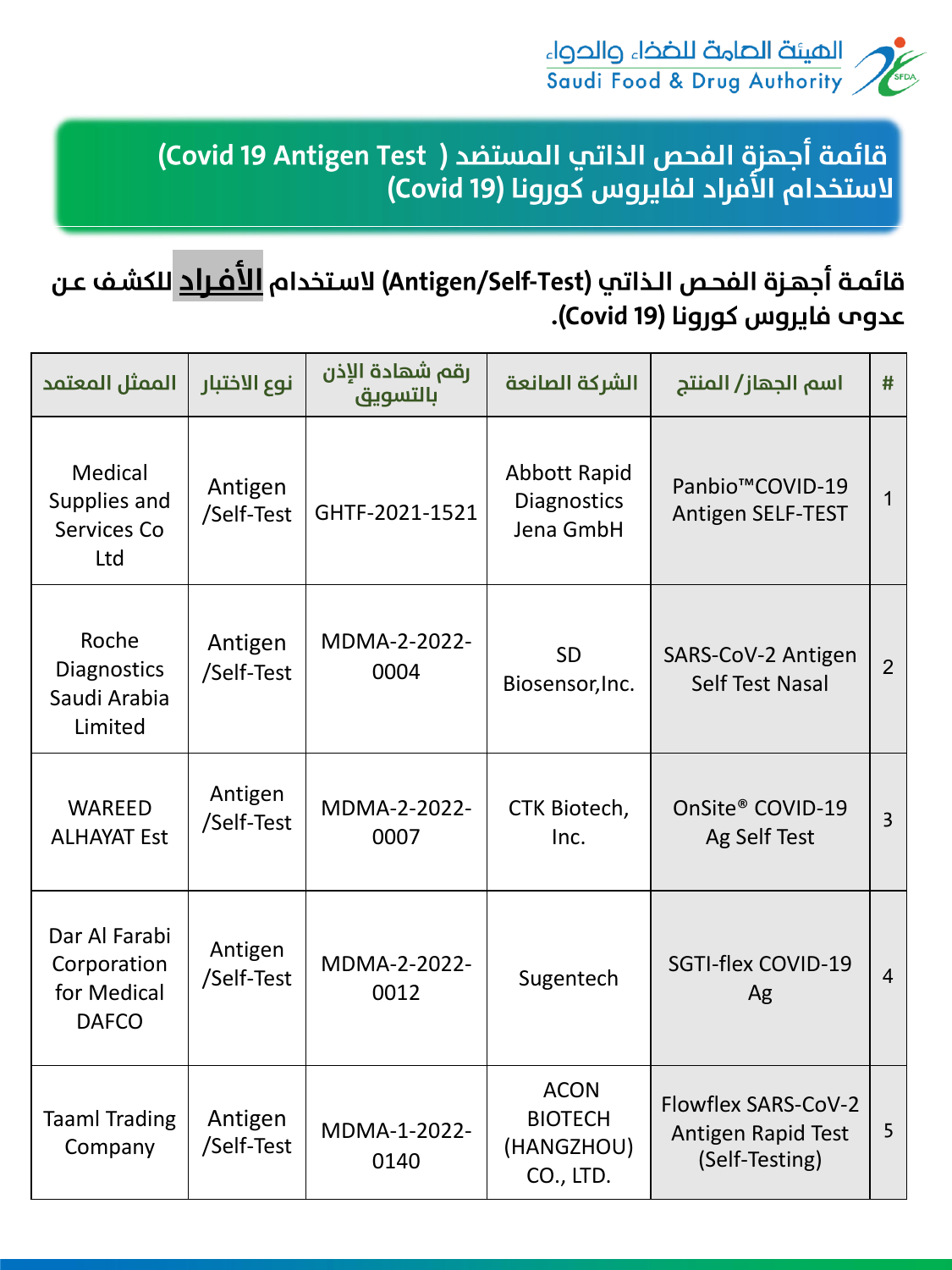



| الممثل المعتمد                                           | نوع الاختبار          | رقم شهادة الإذن<br>بالتسويق | الشركة الصانعة                                                            | اسم الجهاز/ المنتج                                             | #  |
|----------------------------------------------------------|-----------------------|-----------------------------|---------------------------------------------------------------------------|----------------------------------------------------------------|----|
| AlTamayyuz<br>AlWiqai                                    | Antigen<br>/Self-Test | MDMA-1-2020-<br>2161        | <b>Access Bio, INC</b><br><b>USA</b>                                      | CareStartTM<br><b>COVID-19 Antigen</b><br>home test            | 6  |
| Lana Al<br>Khaleej Al<br>Awal for<br>medical<br>supplies | Antigen<br>/Self-Test | <b>MDMA-2-2022-</b><br>0016 | Lana Al<br>Khaleej Al<br>Awal for<br>medical<br>supplies                  | <b>NATEJAH COVID-19</b><br><b>ANTIGEN RAPID</b><br><b>TEST</b> | 7  |
| Elaj Act<br><b>Trading</b><br>Establishmen               | Antigen<br>/Self-Test | <b>MDMA-2-2022-</b><br>0017 | (BGI) Innovita<br>(Tangshan)<br><b>Biological</b><br><b>Technology Co</b> | 2019-nCoV Ag Test                                              | 8  |
| Arabian<br><b>Medical and</b><br>Pharmaceutic<br>al Co   | Antigen<br>/Self-Test | <b>MDMA-2-2022-</b><br>4386 | Jiangsu<br><b>Medomics</b><br>Medical<br>Technology Co.<br>Ltd.           | SARS-CoV-2<br>Antigen Test Kit<br>(LFIA)                       | 9  |
| One World<br>Medical<br>Company                          | Antigen<br>/Self-Test | MDMA-2-2022-<br>0022        | <b>New Gene</b><br>(Hangzhou)<br>Bioengineerin<br>g Co., Ltd.             | COVID-19 Antigen<br><b>Detection Kit</b>                       | 10 |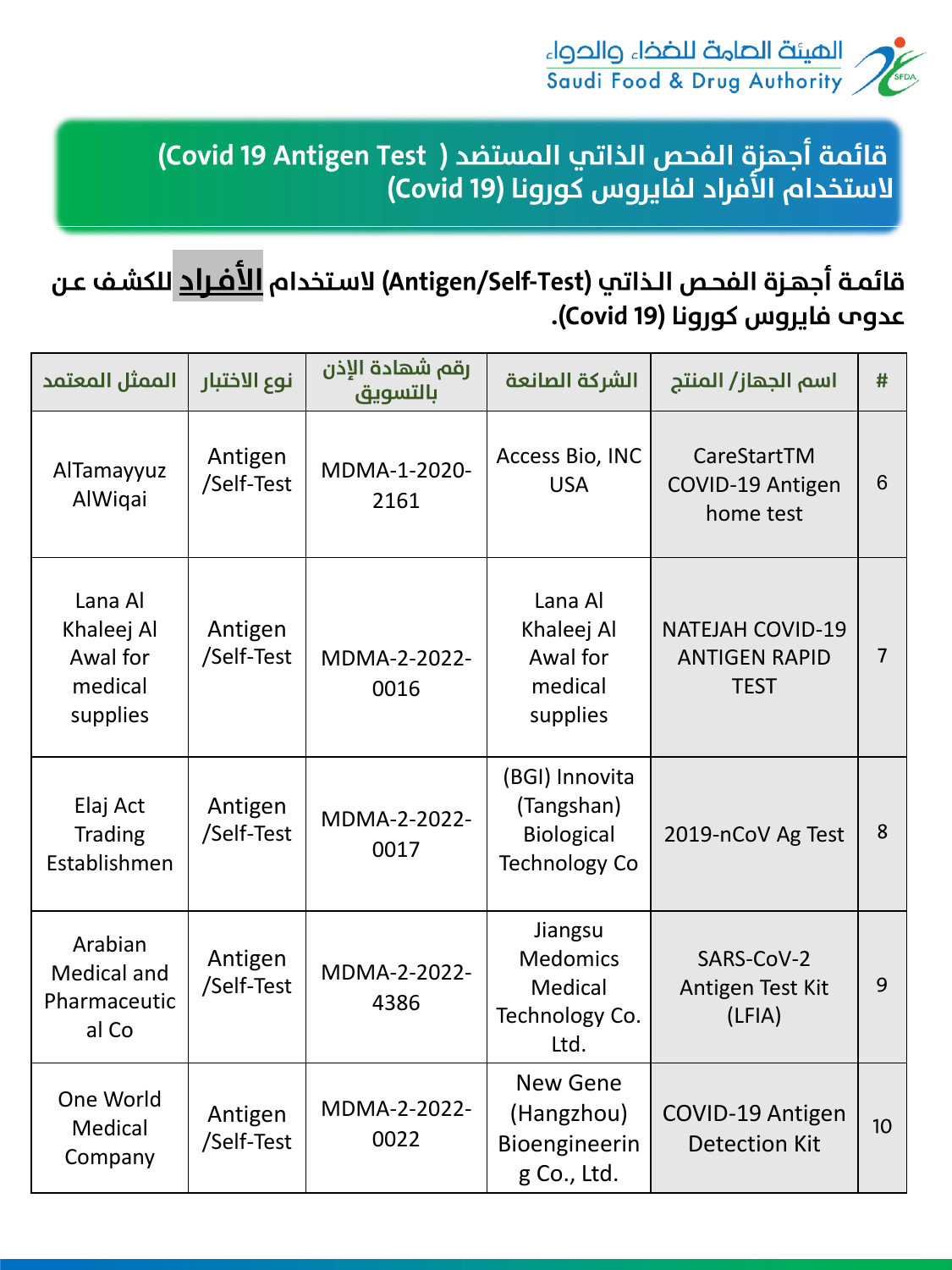

| الممثل المعتمد                                                         | نوع الاختبار          | رقم شهادة الإذن<br>بالتسويق | الشركة الصانعة                                                                    | اسم الجهاز/ المنتج                                                                    | #  |
|------------------------------------------------------------------------|-----------------------|-----------------------------|-----------------------------------------------------------------------------------|---------------------------------------------------------------------------------------|----|
| <b>Bio Standards</b><br><b>LLC</b>                                     | Antigen<br>/Self-Test | MDMA-1-2022-<br>0169        | <b>BGI Europe</b><br>A/S                                                          | <b>SARS-CoV-2 Virus</b><br><b>Antigen Detection</b><br>Kit (colloidal gold<br>method) | 11 |
| Al Walaa<br>Industrial<br>Company                                      | Antigen<br>/Self-Test | MDMA-2-2022-<br>0023        | <b>Xiamen</b><br>Hopegen<br>Medical<br><b>Technology</b><br>Co., Ltd              | <b>HOPEGEN covid19</b><br>antigen rapid test<br>kit                                   | 12 |
| <b>Watan Al</b><br>Raha medical<br>Est                                 | Antigen<br>/Self-Test | MDMA-2-2022-<br>0027        | <b>ANHUI</b><br><b>DEEPBLUE</b><br><b>MEDICAL</b><br><b>TECHNOLOGY</b><br>Co. Ltd | COVID-19<br>(SARSCOV-2)<br>Antigen Test Kit<br>(Colloidal Gold)                       | 13 |
| <b>NAIZAK</b><br><b>GLOBAL</b><br><b>ENGINEERING</b><br><b>SYSTEMS</b> | Antigen<br>/Self-Test | <b>MDMA-2-2022-</b><br>0037 | Zybio Inc.                                                                        | SARS-CoV-2<br>Antigen Assay Kit                                                       | 14 |
| Medical<br><b>Regulations</b><br>Gate                                  | Antigen<br>/Self-Test | <b>MDMA-2-2022-</b><br>0038 | <b>BIOSYNEX</b><br><b>SWISS SA</b>                                                | <b>BIOSYNEX Autotest</b><br>antigénique<br>COVID-19 Ag                                | 15 |